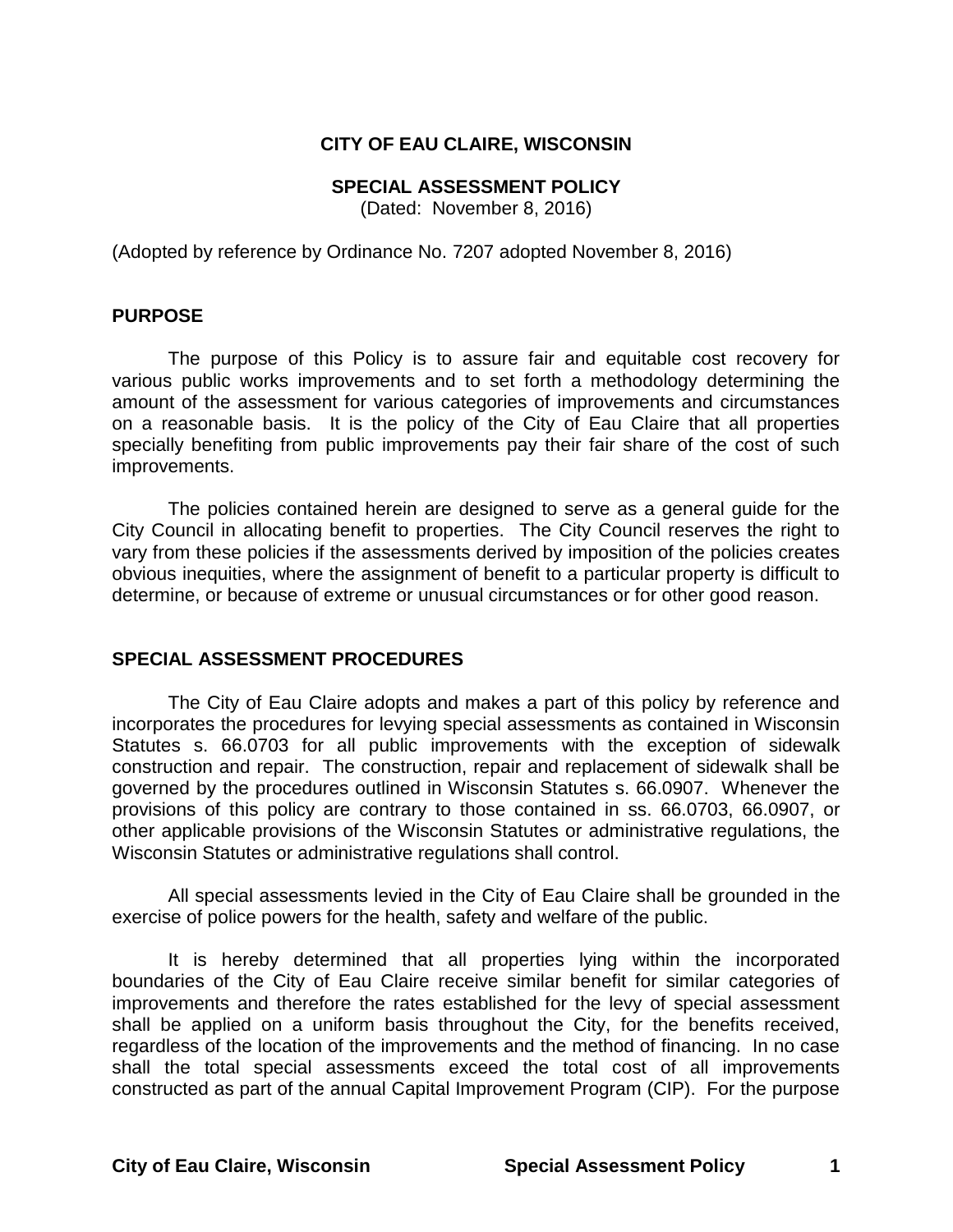of this section the categories shall consist of Streets, Storm Sewer, Watermain and Sanitary Sewer.

## **ASSESSMENT FORMULA**

Special assessments may be computed and based on one of the following methods:

## **(A) ADJUSTED FRONT FOOTAGE METHOD**

When this method is used, benefit is determined to be proportional to the front footage of the property. In the adjusted front footage method, odd-shaped lots and culde-sac lots are adjusted to an average frontage equivalent to the frontage of a rectangular shaped lot of the same depth. This method is declared and found to be more equitable than the simple front footage method and gives consideration to the depth and shape, as well as frontage on the street. The typical rectangular lot in the City of Eau Claire is hereby determined to be 66' wide by 132' deep for the purpose of calculating special assessments, in the absence of other demonstrated typical lot dimensions for a neighborhood.

## **Applying the Adjusted Front Footage Method**

(a) Cul-de-sac Lots: For cul-de-sac lots the adjusted front footage is measured along the arc between the side lot lines calculated at the 30' setback line. If this method of calculation creates an inequity with the front footage of surrounding lots along the route of the improvements, then the odd shaped method or area method may be used to determine a fair and equitable adjusted front footage assessment that is comparable to similar lots in the neighborhood.

(b) Odd-shaped Lots: For odd-shaped lots, such as found on cul-de-sacs, pie shapes or triangular intersections, etc., the adjusted front footage is computed by dividing the area of the lot by 132' or the typical lot depth in the neighborhood, whichever is more appropriate.

(c) Approximately Rectangular Lots: For a lot that is approximately rectangular, the adjusted front footage is computed by averaging the front and back width of the lot. If the lot is deeper than 132', the width at the 132' depth is used for the back lot line width. This method is limited to where the divergence between the front and rear lot lines is ten feet or less, on lots with a straight frontage, and fifty feet or less on lots with an arc frontage.

(d) Rectangular Lots: For the normal rectangular lot, the adjusted front footage is the actual front footage of the lot.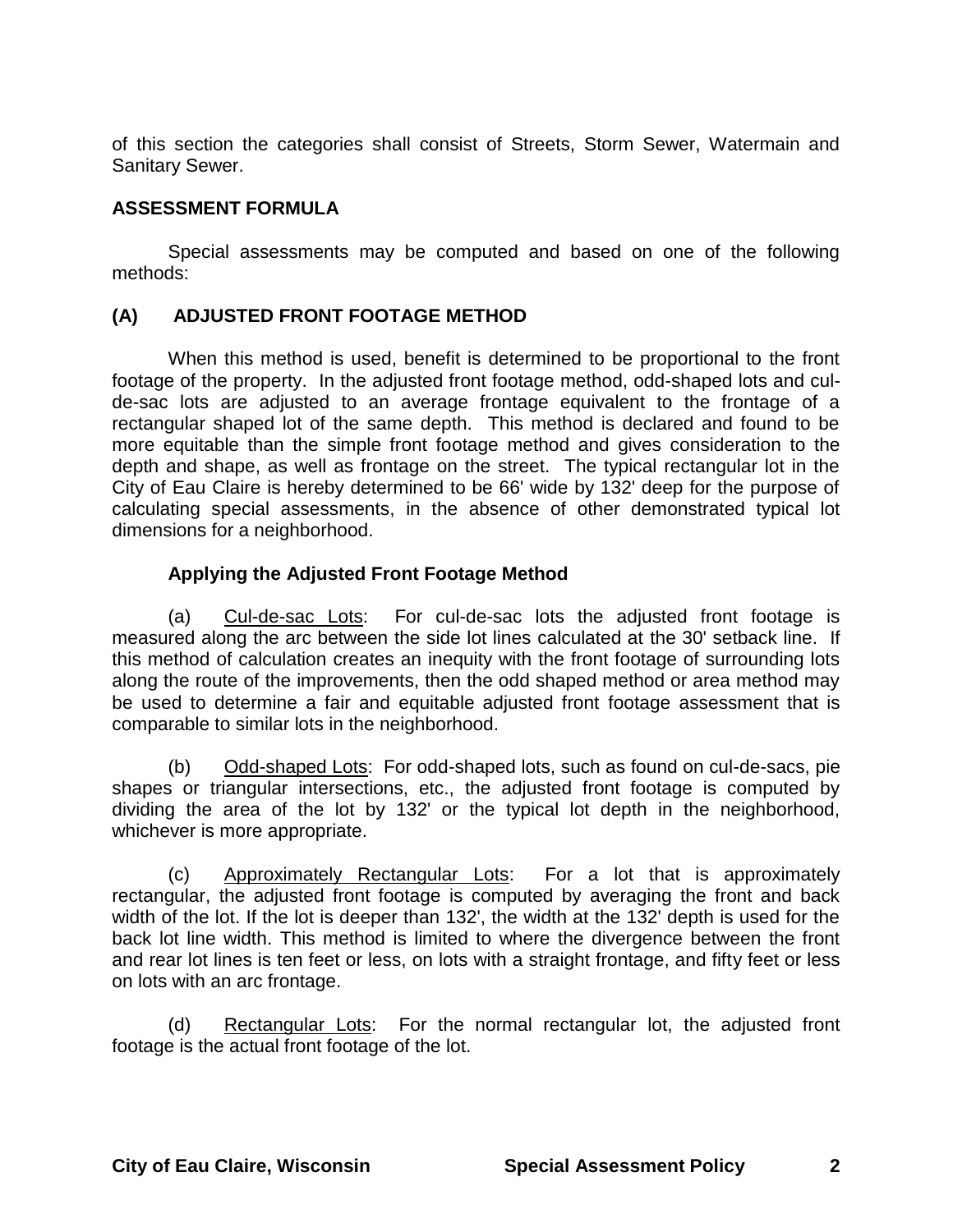(e) Shallow Lots: For rectangular lots less than 66' in depth, the adjusted front footage is determined by dividing the actual lot area by 66'. The shallow lot calculation is not intended for use on corner lots.

(f) Neck or Flag Lots: For lots which have a small frontage on a street, with a narrow strip running back 100' or less, an adjusted front footage is determined by dividing the actual lot area by 132'.

(g) Corner Lots: The front footage of the short side and long side of corner lots should be determined using one of the methods described in this section. The footage assessed will be based on the method for each category of improvement and the location of the improvements to be assessed. In those areas where the property lines of a corner lot meet with an arc rather than at a point, the frontage will be one-half  $(2)$  the arc measurement plus the length of the improved side.

(h) Double Frontage Lots: The assessment for double frontage lots will be based upon the first side served or for which access to the street is obtained. The assessments will be computed on the adjusted front footage method that conforms to the shape and size of the lot, except that if the lot is capable of division on a line roughly parallel to either of the abutting streets, into two or more lots upon which two or more principal buildings could be erected according to the regulations of the zoning district in which the lot is located, the assessment will then be for both sides when served and at the adjusted front footage formula as conforms to the size and shape of the resulting lot(s). If the lot is capable of division into two buildable lots, however, construction of existing buildings would prevent such subdivision, the second side assessment will be calculated on a footage equal to one-half  $(2)$  the adjusted front footage of the second side.

# **(B) AREA METHOD**

The City Council may determine that an area method is a more appropriate means for computing benefits for a specific public improvement. In the case of improvements such as drainage, sewage pump stations, water booster stations, elevated water storage tanks, etc. for example, benefits would normally be more closely related to area than front footage.

The use of this method will require the establishment of a per unit cost for the specific improvement, which will then be multiplied by the net developable area of the lot. The developable area of the lot will be determined by calculating the area of the lot and subtracting that portion of the lot which is greater than 20% in slope or is within a designated storm water detention basin, waterway or wetland.

# **(C) LOT OR CONNECTION METHOD**

The lot or connection method allocates costs and special assessments on the assumption that every lot or every connection to the public facilities receives the same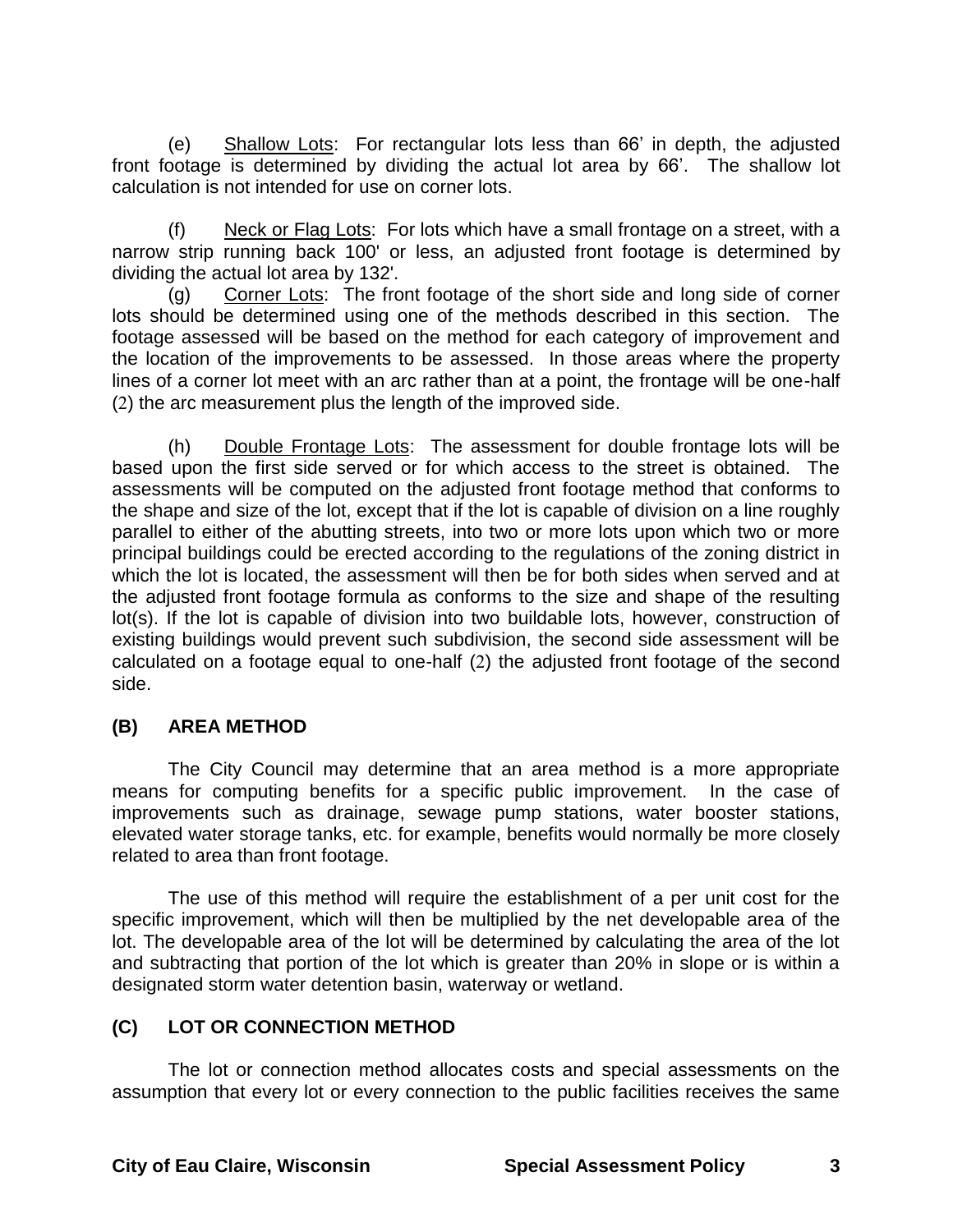benefit regardless of the difference in the size or shape of the lot. The use of this method is best suited where there is some uniformity of lots within the subdivision or neighborhood and there exists some uniformity as to the types of uses on the property. This method may be used at the request of petitioners for specific public improvements.

## **(D) BENEFITED ZONE METHOD**

The benefited zone or district method will use the same methods as are followed for the adjusted front footage, area, lot or connection method, except that certain properties that do not abut the improvements receive benefit from the improvements. This method will typically be used in conjunction with special improvement districts and projects. The method of calculation of special assessment will be determined by Resolution, adopted by the Council, on a project specific basis.

## **STREETS**

It is the policy of the City of Eau Claire to levy special assessments to recover a portion of the cost of constructing street improvements. The City Council establishes the assessment rates for street improvements. Annually the City Engineer will recommend adjustments in the special assessment rates based on roadway construction costs experienced the previous construction season.

(a) Grading and Gravel Base: The grading of a street and construction of a gravel base will be assessed by multiplying the adjusted front footage of the lot times the special assessment rate for grading and graveling. Property will only be special assessed once for the construction of grading and gravel.

(b) Street Improvement: Construction included in the Street Improvement category will be bituminous or concrete pavement, concrete curb and gutter, sidewalk, and boulevard restoration. The street improvement category will be assessed by multiplying the adjusted front footage of the lot times the special assessment rate for the type of street pavement surface constructed.

The rate for the Street Improvement category is to be calculated by determining the previous year's average cost to construct one lineal foot (1') of street 30 feet in width (face to face) with a 3-inch thick bituminous pavement or 7-inch thick concrete pavement, concrete curb and gutter on both sides, boulevard restoration on both sides (12-feet wide) and sidewalk on both sides (5-feet wide). To the construction cost shall be added a ten percent (10%) engineering and construction administration allocation to determine the street improvement cost. The street improvement cost shall then be divided by two (2) to determine the street improvement special assessment rate. The resulting per lineal foot special assessment rate shall then be applied to the abutting property in accordance with guidelines contained within the Special Assessment Formula section of this policy.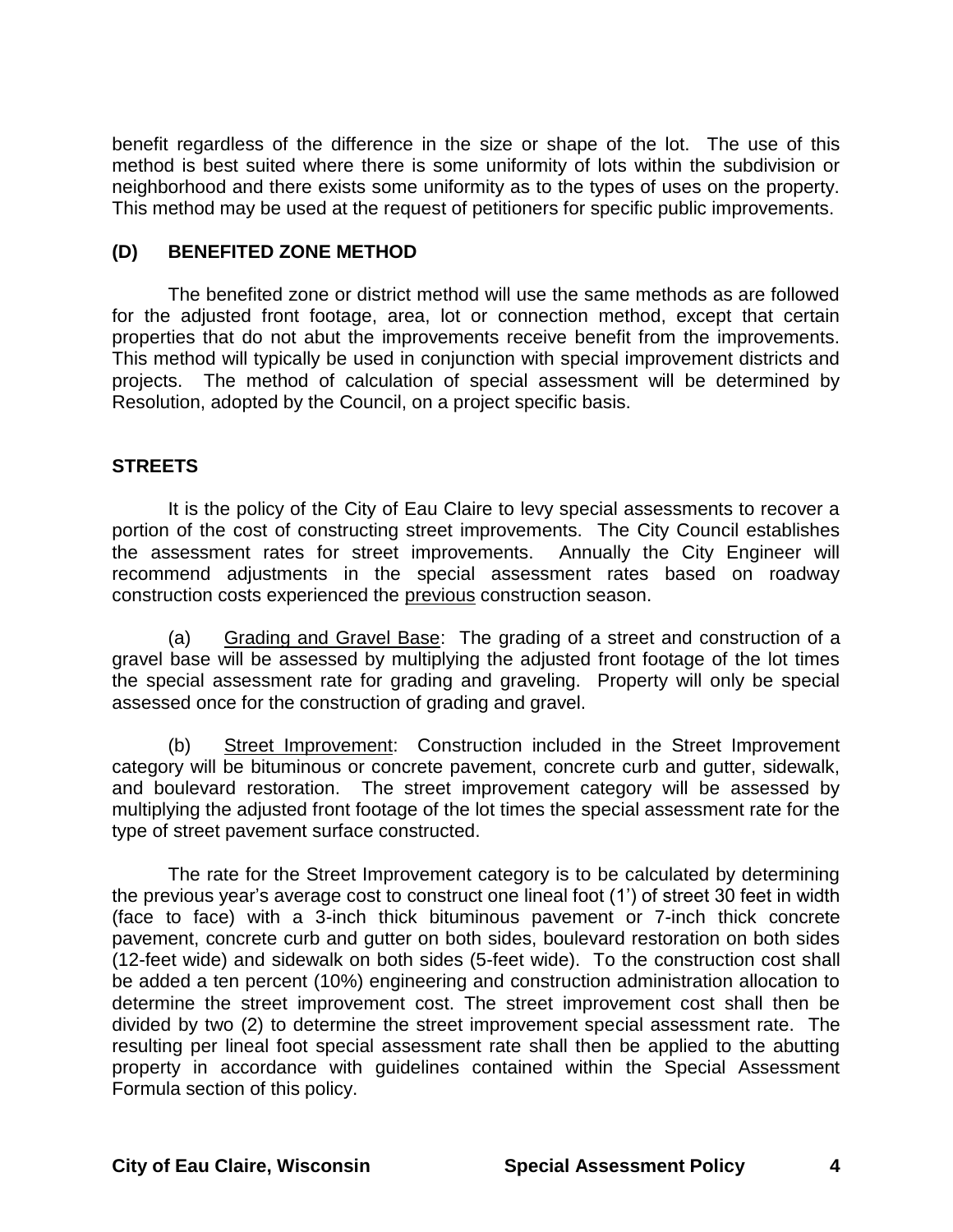The Street Improvement assessment shall apply to all streets where new pavement is constructed in conjunction with concrete curb and gutter regardless of the actual width or thickness of the pavement or whether sidewalk is constructed or replaced as part of the project, provided that the cost of the assessments shall not exceed the annual cost of all improvements in CIP Fund 440 - Streets.

(c) Overlay: When an overlay is placed for the purpose of increasing the surface thickness and strength of the existing pavement and therefore adding significant service life to the roadway, special assessments will be levied. Work in this category includes the pulverizing and overlay of oil streets. The milling and overlay of asphalt or concrete on the streets that have a pavement life longer than the "Expected Service Life" defined in paragraph (k) of this policy will be subject to special assessments.

The milling and overlay of a street with a pavement life less than the "Expected Service Life" defined in paragraph (k) of this policy will be considered a maintenance activity and not subject to special assessments.

The overlay of a street will be assessed by multiplying the adjusted front footage of the property by the special assessment rate for the overlay.

(d) Curb and Gutter (Repair and Street Widening): The construction or replacement of concrete curb and gutter will be included in the Street Improvement category (b) special assessment calculation. Spot repair of concrete curb and gutter will be special assessed at the actual cost for repair of curb and gutter, as included in the bid for the project under which the construction is completed.

Curb and gutter that is in good condition and is removed as part of the construction to facilitate widening of a street will not normally be special assessed. Special assessments will be made for only that frontage of curb and gutter that would have needed to be replaced, because of its condition, if the street had not been widened.

(e) Sidewalk: New sidewalk construction will be included in the Street Improvement category (b) special assessment calculation. Sidewalk repair shall be performed under the provisions of s.66.0907, Wisconsin Statutes. Spot repair of sidewalk will be special assessed at the actual cost for repair of sidewalk as included in the bid price for the project.

Sidewalk that is in good condition and is removed to facilitate construction of the street or to accommodate street widening will not normally be special assessed. Special assessments will be made for only that amount of sidewalk that would have needed to be replaced, because of its condition, if the street construction had not occurred.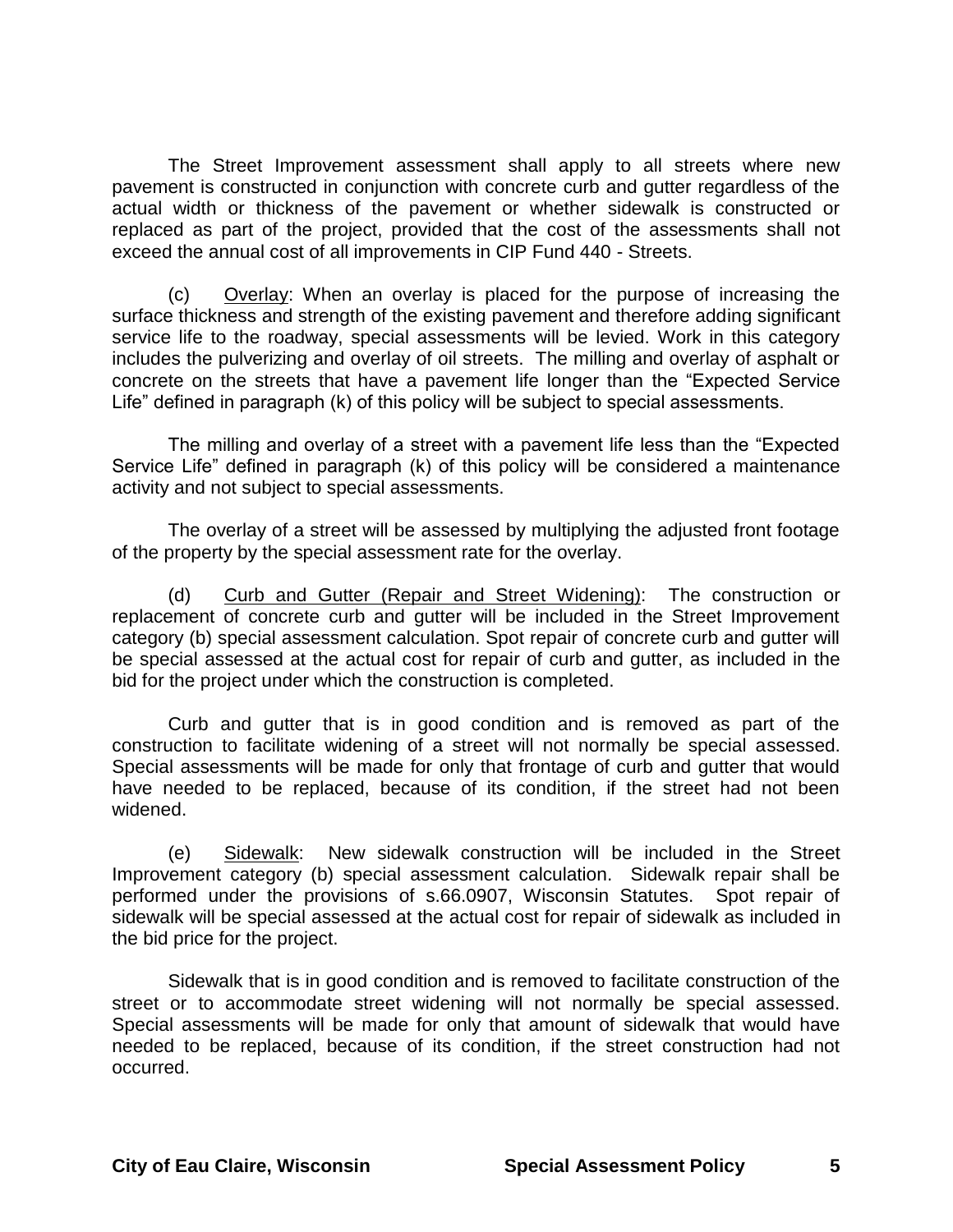(f) Driveway Aprons: The construction of driveways will be assessed by multiplying the actual square footage of driveway apron constructed by the rate established for the surface type and thickness of driveway apron constructed. The portion of driveway from the edge of the street to the right-of-way line will be used to compute the square footage to be special assessed. No assessments will be made for replacement of existing driveway located outside the street right-of-way that is required to be replaced to facilitate the matching of the existing driveway to the new street construction, except in those locations where an unimproved driveway surface is paved as part of the project. The cost of removing the existing driveway apron will not be special assessed.

Where concrete curb and gutter is existing or constructed, all driveway aprons shall be constructed of concrete between the curb and right-of-way line. A sidewalk section shall be constructed in all concrete drive aprons, even if sidewalk is not constructed as part of the project.

(g) Seal Coating: The City will bear the entire cost of seal coating and no special assessments will be made for this maintenance operation.

(h) Boulevard (Terrace) Restoration: For the purpose of this paragraph the word boulevard (terrace) means that area between the back of the curb and the sidewalk, or, in the absence of a sidewalk, the property line.

All boulevard (terrace) areas shall be constructed as a grassy area after completion of the concrete curb and gutter and maintained by the property owner in such condition thereafter. Such boulevards (terraces) shall be so constructed and maintained as not to be unsightly or unsafe. Every boulevard (terrace) shall be grass except for walkways and driveways, provided that the City Council may permit exceptions, by Resolution, to the requirement in appropriate circumstances of demonstrated need and hardship to the abutting property owner.

Boulevard (terrace) restoration, seeding or sodding will be included in the Street Improvement category (b) special assessment calculations. No assessments will be made for replacement of turf located outside the street right-of-way that is required to be replaced to facilitate the matching of the existing yard to the new street construction.

(i) Retaining Walls: When it is determined that the construction of retaining walls, as part of street improvements, has a shared benefit between the property owner and the City, in that the property owner usually has larger useable lot area than would be available in the absence of the wall. The cost of constructing a retaining wall will therefore be split, with 50% of the cost of constructing the first five feet (5') of height of the retaining wall special assessed to the abutting lot. The City will pay for 50% of the cost of the first five feet (5') of height and 100% of the cost above five feet (5') of height of a retaining wall. A retaining wall shall be assessed on a square foot basis for the amount of retaining wall constructed adjacent to the benefited property.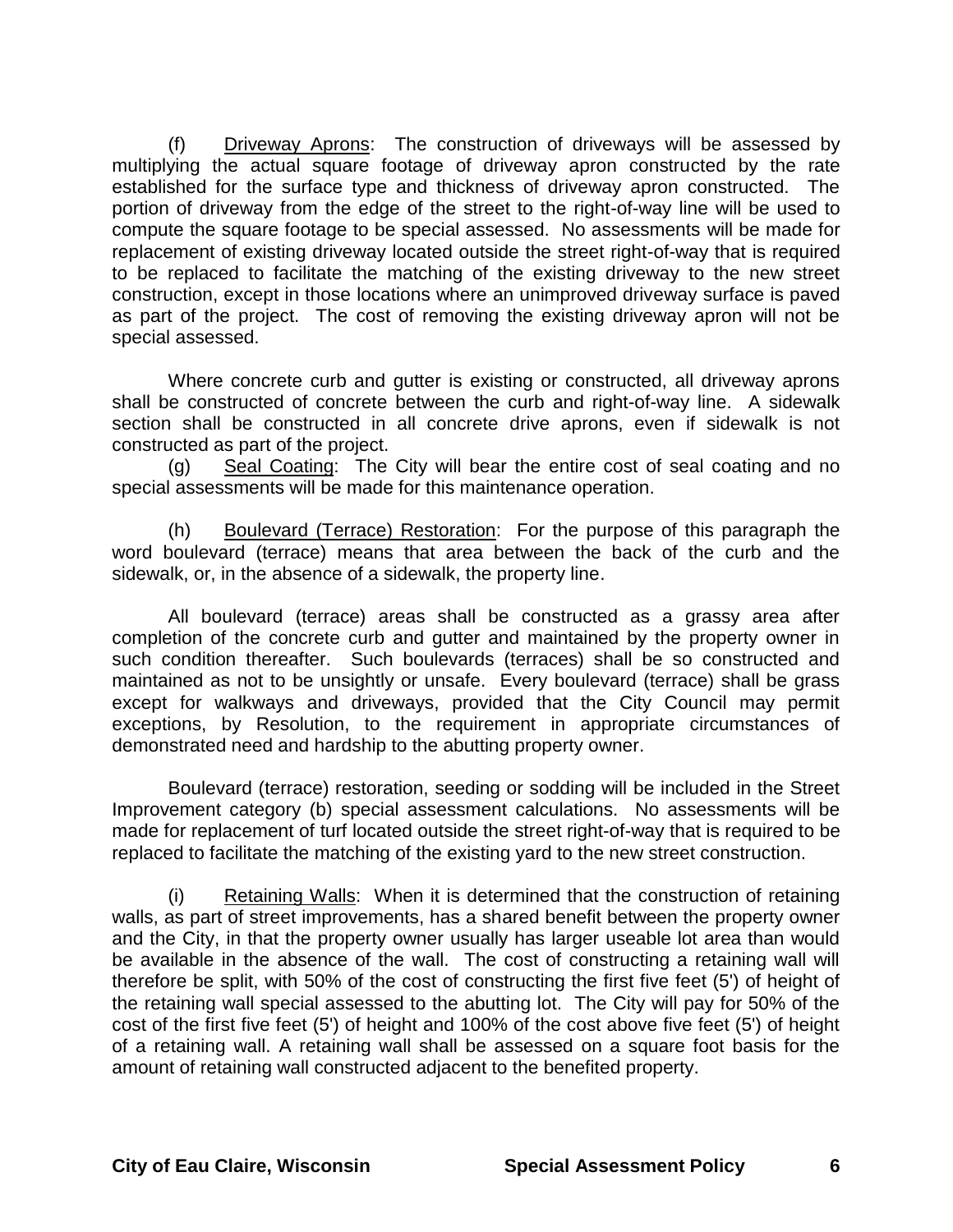(j). Corner Lots: The benefit from street improvements to a residential property is derived on the street from which access can be obtained or a driveway is constructed. Assessments for street construction, on residential corner lots, will be charged at the time street improvements are completed on the side where a driveway exists or vehicular access is provided to the property. If driveways or access are on the short side of a residential corner lot, then the full length shall be assessed. If driveways or access are on the long side of a residential corner lot, the assessable front footage shall be adjusted to not be greater than the length of the short side of the corner lot. The flankage credit shall be a maximum of 132 feet. Where the long side adjusted front footage is greater than 132 feet in length, the assessment will be the adjusted front footage minus the maximum flankage credit of 132 feet. If driveways or access are on both sides of a residential corner lot, the assessments will be made for only the short side of the lot, and no assessments will be levied on the long side of the lot. On vacant residential corner lots, or lots that do not have an existing driveway or vehicular access on either street, the assessment shall be made at the time the street on the short side is improved. The residential corner lot flankage adjustment shall be applied to all street improvements with the exception of driveway aprons. Corner lot flankage adjustments will not be provided for commercial or industrial lots because of the benefits provided by having a street on both sides.

Note: Effective Date - January 1, 2000. Amended March 9, 1999

(k) Expected Service Life: Surface improvements are judged to have a normal useable life expectancy. For the purpose of this policy, the life expectancy for surface improvements is as follows:

Concrete Curb & Gutter - 30 years Bituminous Pavement - 30 years Asphalt Overlay - 10 years Concrete Pavements - 40 years Concrete Drive Aprons - 10 years Sidewalk - 10 years

Should a street require resurfacing before the end of the expected service life, the abutting properties shall be assessed on a prorated basis. For example, should a bituminous street require resurfacing after 15 years, the abutting property would only be assessed at one-half  $(1/2)$  of the applicable rate.

(I) Alleys: The typical alley in the City is one-half  $(1/2)$  the size of a local street. Alleys provide access to the abutting property and improvements to an alley are therefore considered a special benefit, subject to special assessments. Special assessments for alley improvements shall be on an adjusted front footage basis at onehalf (1/2) the rate established for the type of improvement completed. The same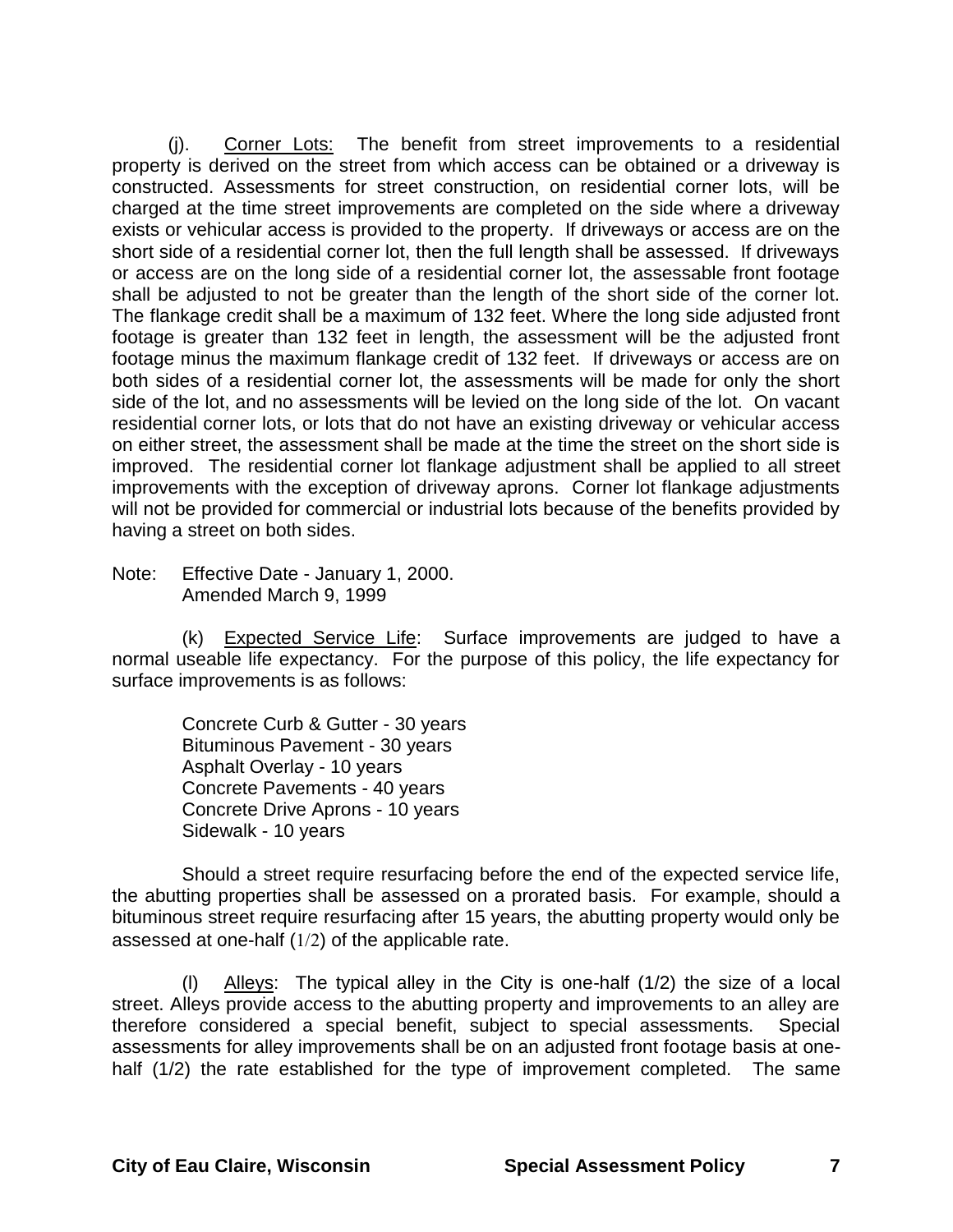treatment would be given to properties that have an alley on 2 sides as with any other corner lot.

### **WHITEWAY & DECORATIVE LIGHTING**

The special assessments for whiteway lighting will be determined by multiplying the per foot cost of constructing a whiteway lighting system times two-thirds (2/3) times the adjusted front footage for the lot. The City will pay one-third (1/3) of the cost of constructing a whiteway lighting system when the City determines the type of fixtures and system requirements.

The special assessments for a decorative lighting system will be determined by multiplying the per foot cost of constructing the decorative lighting system times the adjusted front footage for the lot. Unless otherwise determined by the City Council, the property owners will be expected to pay 100% of the cost of constructing a decorative lighting system when that system is requested by the property owners.

The maintenance and operation of the whiteway lighting system will be assessed against the abutting property owners on an adjusted front footage basis. The assessment for maintenance and operation shall be considered as a charge for current services and levied to be collected in one (1) annual installment. Assessments for maintenance and operation shall be phased-out over a period of seven (7) years beginning with assessments for 2016 payable in 2017. At the end of seven (7) years the assessment for maintenance and operation shall be eliminated.

As to residential property, all of the assessment payments for the cost of installation of a whiteway lighting system will be deferred, without interest, until the property use becomes commercial or industrial. Assessments for power and maintenance will be charged in the year in which the use of the property is converted from residential to commercial or industrial use.

#### **STORM SEWER**

The cost of installing storm sewer will generally be paid for from the general fund or from a storm water utility fund. The City Council reserves the right to establish a benefit zone or drainage district for the purpose of levying special assessments to properties lying within the drainage basin, on an area basis, for storm water improvements.

Storm water improvements subject to special assessments will require a resolution of the City Council establishing the boundaries of the benefit zone and drainage district and determination of the assessment rate on a project specific basis.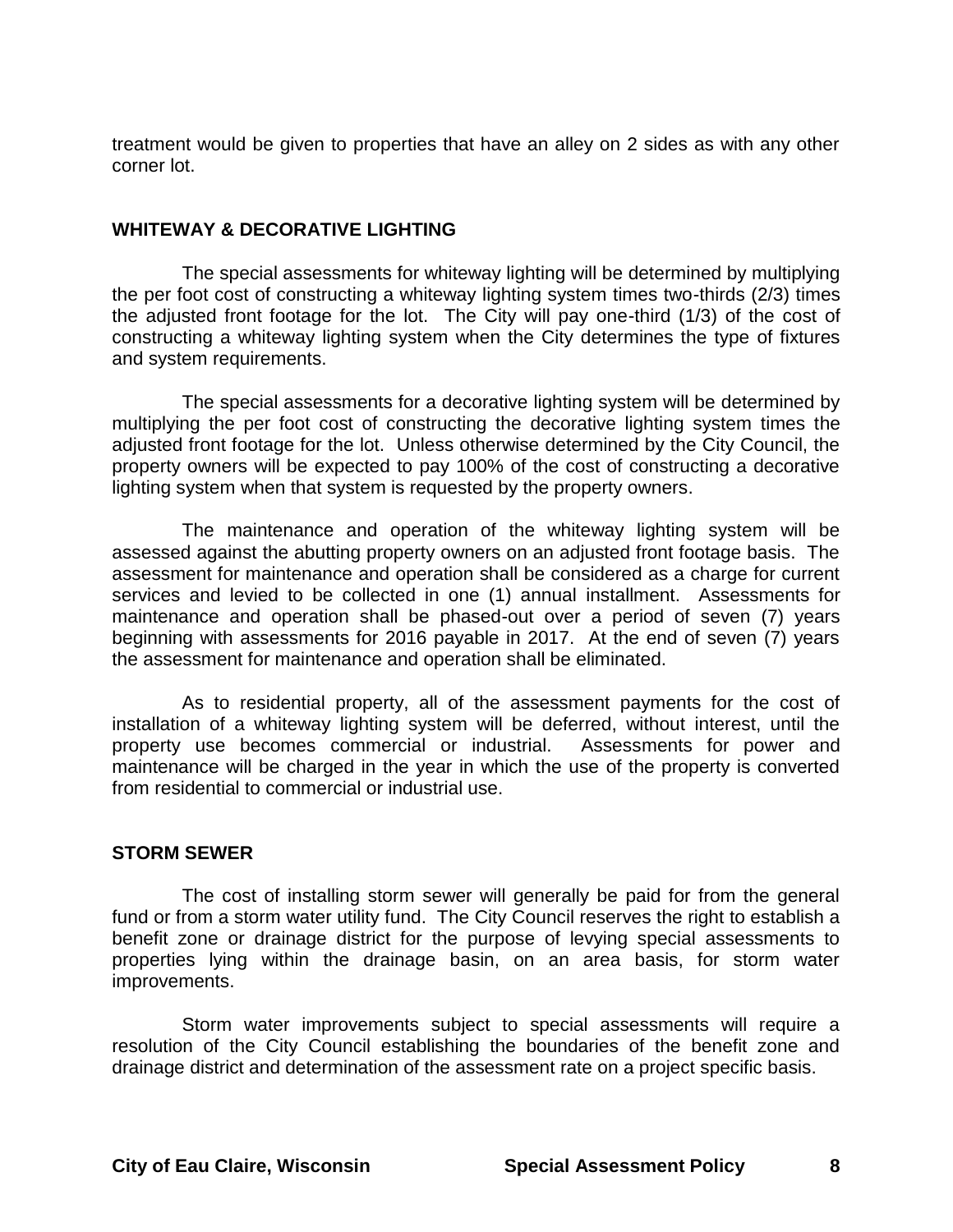#### **SANITARY SEWER**

Special assessments for sanitary sewer main will be on an adjusted front footage basis. The rate shall be determined by using the total cost of the previous year's sanitary sewer main construction work, including engineering and inspection. The cost of construction to be used to establish the assessment rate shall be based upon the construction of an 8" sanitary sewer, which is considered the minimum required to provide municipal sewer service to a residential lot. The City Council may use the area method or benefited zone method for specific sanitary sewer improvements in commercial and industrial areas and in those circumstances where its use would create special assessments that more accurately reflect the benefits to the property.

The adjusted front footage for corner lots shall be modified to only assess the short side of the lot for sanitary sewer main construction. If sanitary sewer is constructed on both sides of a corner lot, no special assessment may be made on the long side of the lot, regardless of the side of the lot on which the service lateral is constructed. For large tracts or undivided property the long side credit is limited to the typical lot dimensions established in this policy.

The cost of constructing a sanitary sewer service lateral shall be imposed for each lateral constructed based on the size of service lateral installed, calculated according to the previous year's actual cost of service lateral construction, including engineering and inspection.

When any existing sanitary sewer facility is ordered to be renewed or replaced, no assessments will be levied for the reconstruction or repair. Assessments will be levied for cost to upgrade the service level, such as; replacing a 4" service lateral with a 6" service lateral.

#### **WATERMAIN**

Special assessments for watermain will be on an adjusted front footage basis. The rate shall be determined by using the total cost of the previous year's watermain construction, including engineering and inspection. The cost of construction to be used to establish the assessment rate shall be based upon the yearly cost of an 8" main, which is determined to be the minimum required to provide municipal water service to a residential lot. The City Council may use the area method or the benefited zone method for specific water improvements in commercial and industrial areas and in those circumstances where its use would create special assessments that more accurately reflect the benefits to the property.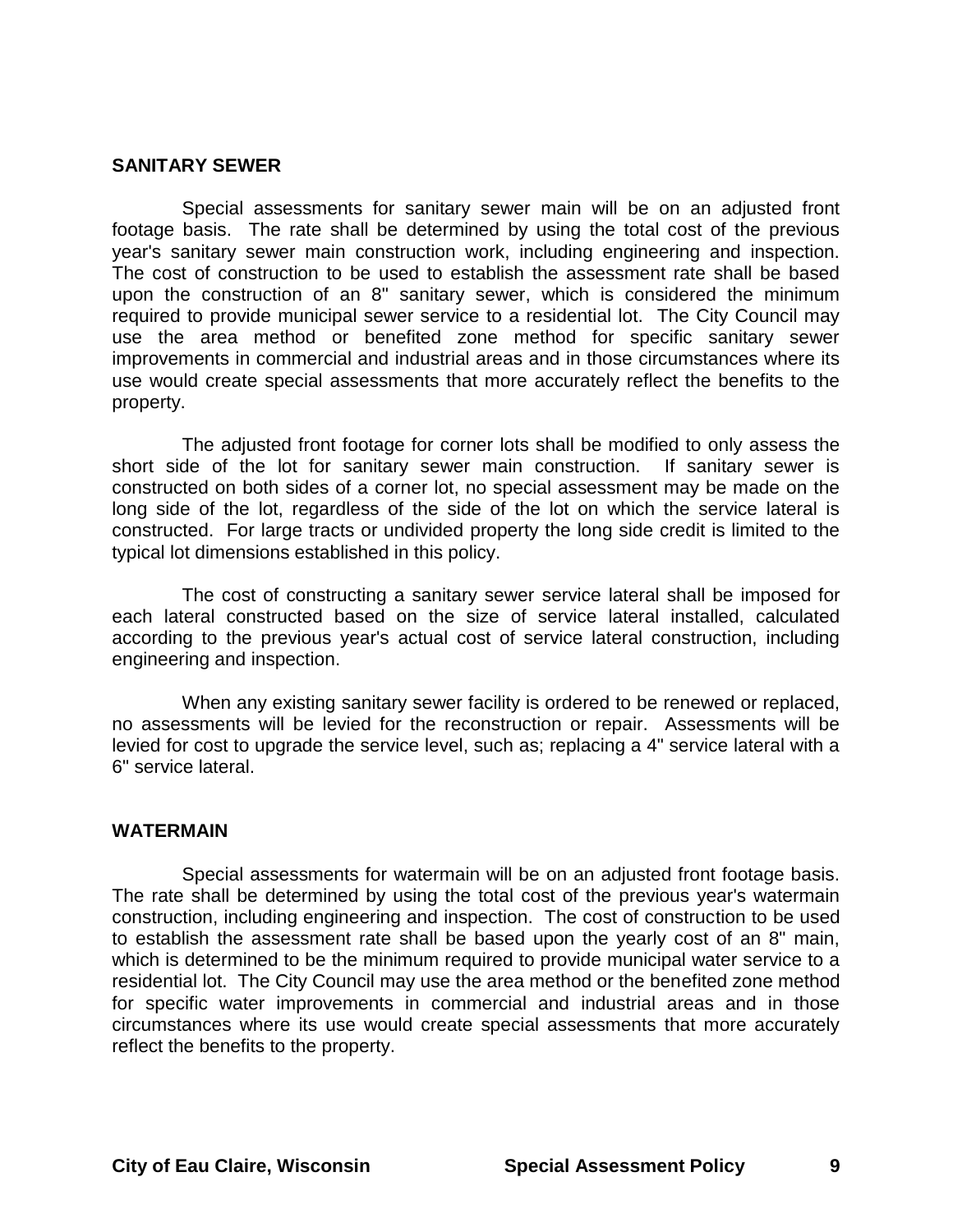The adjusted front footage for corner lots shall be modified to only assess the short side of the lot for watermain construction. If watermain is constructed on both sides of a corner lot, no special assessment may be made on the long side of the lot, regardless of the side of the lot on which the service lateral is constructed. For large tracts or undivided property the long side credit is limited to the typical lot dimensions established in this policy.

The cost of constructing a water service lateral shall be imposed for each lateral constructed based on the size of service lateral installed, calculated according to the previous year's actual cost of service lateral construction, including engineering and inspection.

When any existing water facility is ordered to be renewed or replaced, no assessment will be levied for the reconstruction or repair. Assessments will be levied for cost to upgrade the service level, such as; replacing a 3/4" service lateral with a 2" service lateral.

### **CURRENT SERVICES**

The City will levy special assessments to allocate all or a part of the cost of providing current services, as provided for in Wisconsin Statutes s. 66.0627. Current services include, but are not limited to, snow and ice removal, weed cutting, repair of sidewalk or curb and gutter, sewer and water services, tree care, condemned building removal and delinquent utility billings.

#### **PAYMENT OF SPECIAL ASSESSMENTS**

(a) Special assessments may be paid in the following annual installments for the type of improvement completed:

|                                         | <b>Years Spread</b> |
|-----------------------------------------|---------------------|
| Grading & Gravel                        | 10                  |
| <b>Street Paving</b>                    | 10                  |
| <b>Bituminous Overlay</b>               | 10                  |
| Curb & Gutter                           | 10                  |
| Sidewalk                                | 10                  |
| Alley Improvements                      | 10                  |
| <b>Driveway Aprons</b>                  | 10                  |
| <b>Boulevard (Terrace) Rest.</b>        | 10                  |
| <b>Retaining Walls</b>                  | 10                  |
| Whiteway & Decorative Lighting          | 10                  |
| <b>Whiteway Power &amp; Maintenance</b> | 1                   |
|                                         |                     |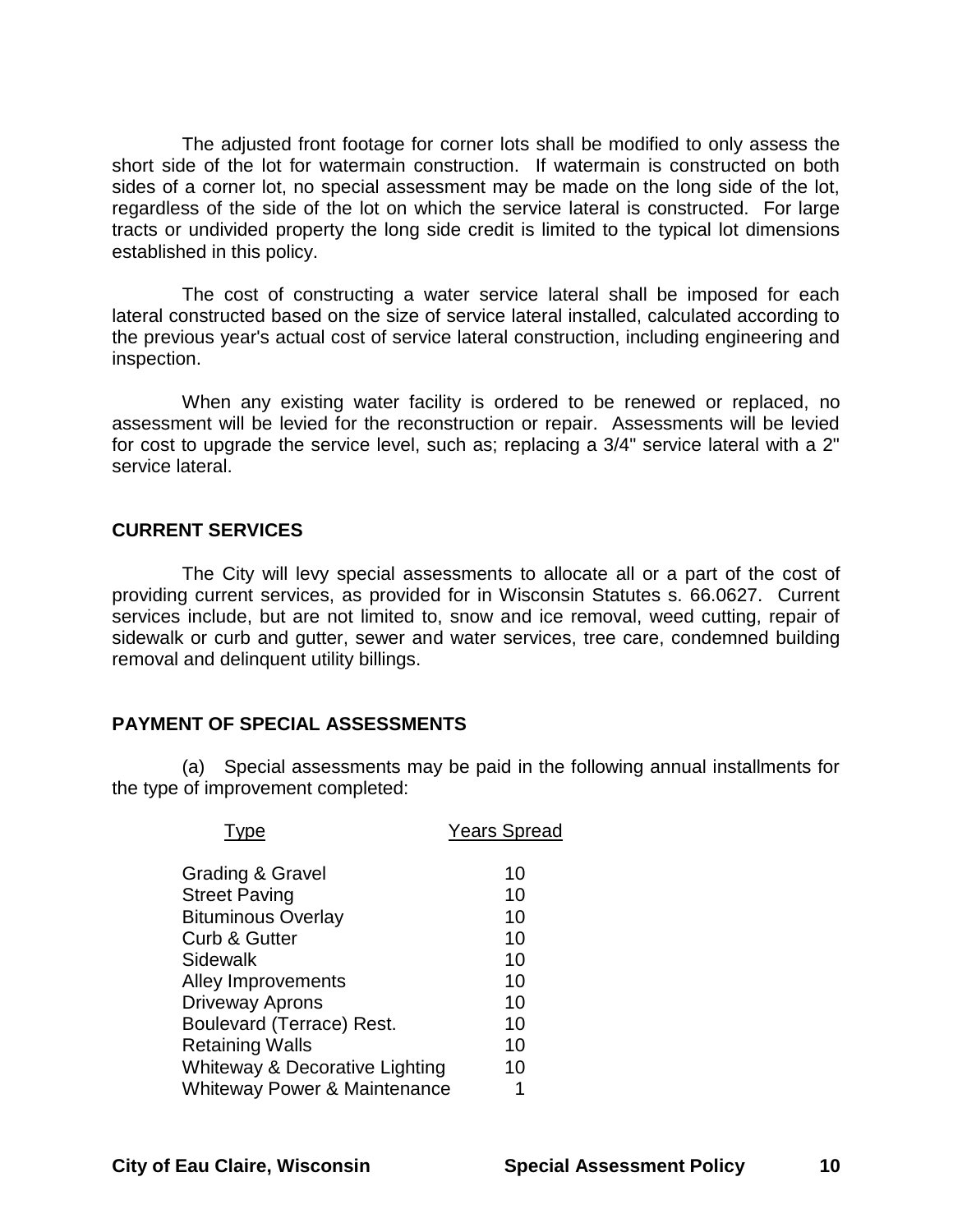| <b>Sanitary Sewer &amp; Services</b> | 10 |
|--------------------------------------|----|
| Watermain & Services                 | 10 |
| Tree Removal                         | 5  |
| <b>Current Services</b>              |    |

(b) The payment of special assessments in installments may be extended over 20 years in the case of demonstrated hardship as outlined in Chapter 3.16.030 of the Code of Ordinances for the City of Eau Claire.

(c) The payment of special assessments for alley improvements may be assumed by the City in certain cases subject to the following provisions:

(1) Sufficient funding is available through the Community Development Block Grant (CDBG) program to pay the alley assessment.

(2) A completed application is received from the property owner on forms prescribed by the Finance department including a copy of the most recent tax form(s) for all members of the household.

(3) The annual household income of the property owner is at or below 80% of the county median income, adjusted for family size, for the county in which they reside. Such determination shall be based upon the most recent income limits published by the U.S. Department of Housing and Urban Development.

## **MISCELLANEOUS PROVISIONS**

It is the intention of this section of the policy to clarify special circumstances, which may arise in establishing the benefit to lots as a result of public improvements completed by the City of Eau Claire.

(a) The policies set forth in this document do not alter the requirements of the City Subdivision Code with regard to the developer's responsibility to provide and pay for required improvements.

(b) Pursuant to Wisconsin Statutes s. 66.0911 the City requires that the assessment for water and sewer service laterals shall be charged as a lien against the lot or parcel served.

(c) The City of Eau Claire shall special assess improvements to railroad property as permitted by the Wisconsin Statutes, except as may otherwise be determined by the City Council.

(d) Where land is owned by a public utility and is used only by the utility for transmission line or other easement type uses, the utility shall be assessed at the full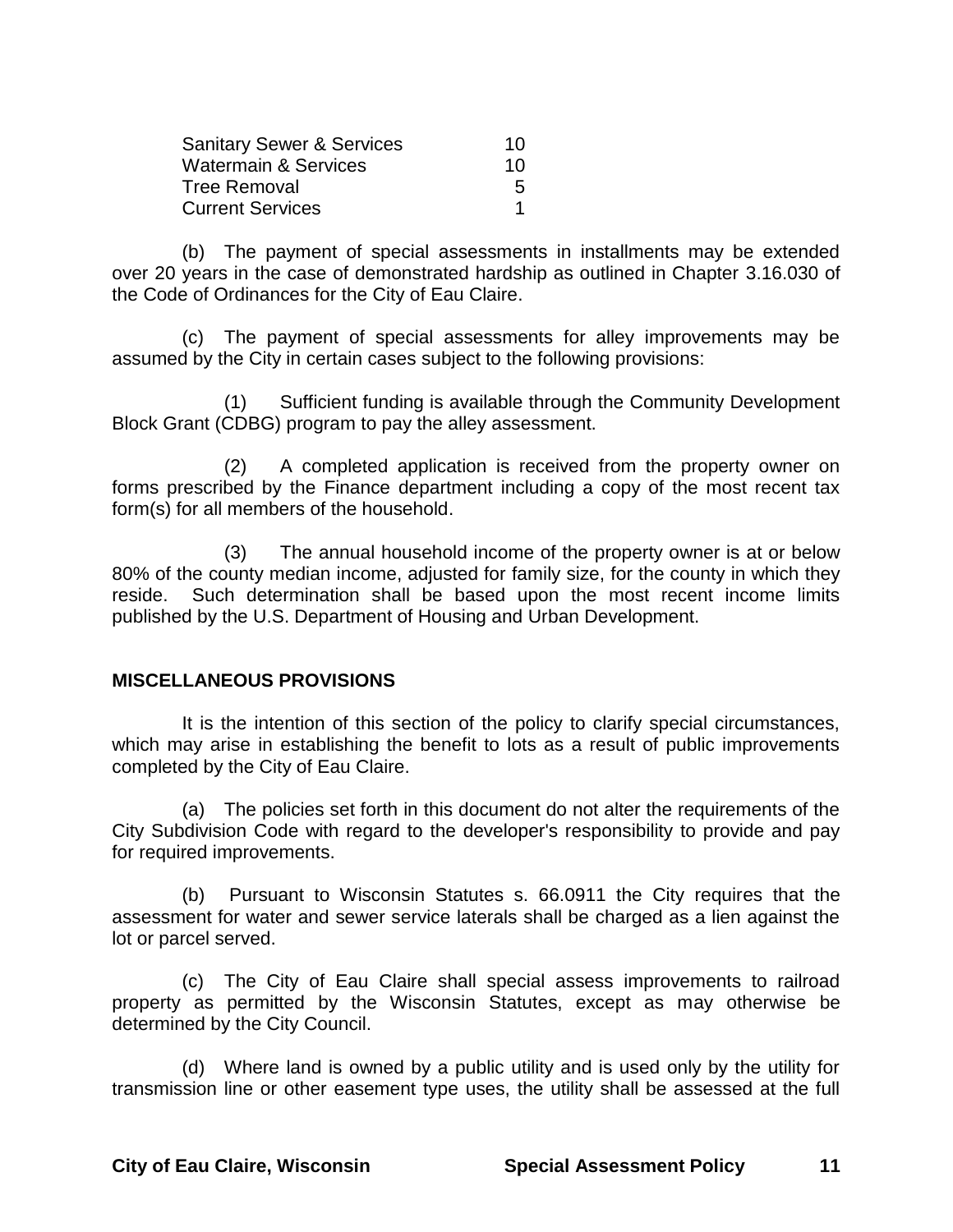rate only where the depth of the land is 120 feet or more. A reduction in the rate of 1% for each 2 feet of land depth less than 120 feet shall be made.

If during the 10 years immediately following the date of the resolution levying the special assessments, the use of the affected utility land is changed to another use or the depth of the land is increased, the City may reopen and reconsider the assessment, according to Wisconsin Statutes s. 66.0703(10), based on the new usage or depth, and assess the difference between the original and revised amount.

(e) Under the authority granted by s. 66.0715(2), Wisconsin Statutes, the City Council may grant deferments of the due date of special assessments levied for public improvements upon such terms and in such manner as prescribed by the City Council and while no use of the improvement is made in connection with the property, or for so long as the property remains undeveloped.

Pursuant to s. 66.0413, Wisconsin Statutes, if a tax certificate is issued under s. 74.57, Wisconsin Statutes, for property which is subject to a special assessment that is deferred under this paragraph, the amount of any deferred special assessments are due on the date that the tax certificate is issued and are payable as are other delinquent special assessments from any moneys received under ss. 75.05 or 75.36, Wisconsin Statutes.

(f) Improvements to property outside the City limits of Eau Claire, which abuts the City, will be special assessed under the provisions of Wisconsin Statutes s. 66.0707, which allows a City to assess abutting property in an adjoining City, Village or Town if the adjoining local jurisdiction approves by resolution such special assessment levy.

If such an agreement cannot be obtained or is not feasible, then a connection fee will be charged at such time as the property is annexed to the City and facilities are available for use by the abutting property. The connection fee, equivalent to the adjusted front footage or area assessment, will be based on the rates in place at the time of the original construction or the rates from 10 years previous to the annexation, if the original construction is more than 10 years old. Connection fees for utility construction shall also include the cost of all grading, street resurfacing and construction. Connection fees may be paid in installments as provided in Section 3.16.020 of the Eau Claire Code of Ordinances.

(g) Street improvements constructed along a frontage road, with one side of frontage directly abutting a highway, shall be assessed at the rate of 1.0 times the established rate, if the construction of the frontage road is constructed by the Department of Transportation using State or Federal funding.

(h) When an improvement requires the acquisition of additional right-of-way which results in creation of corner lots, which were not corner lots prior to the initiation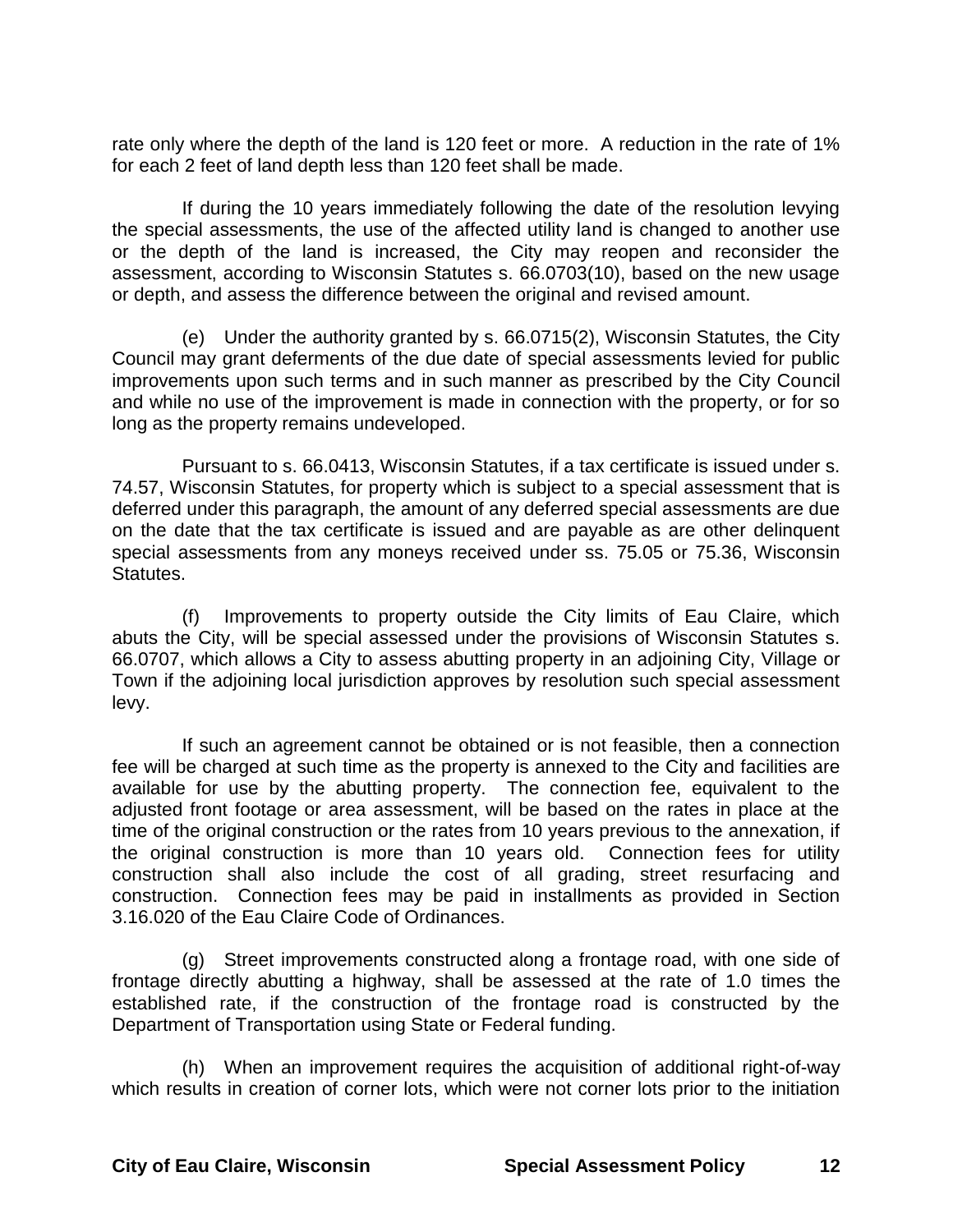of the improvement, there will be no special assessments levied to the newly created fronting footage.